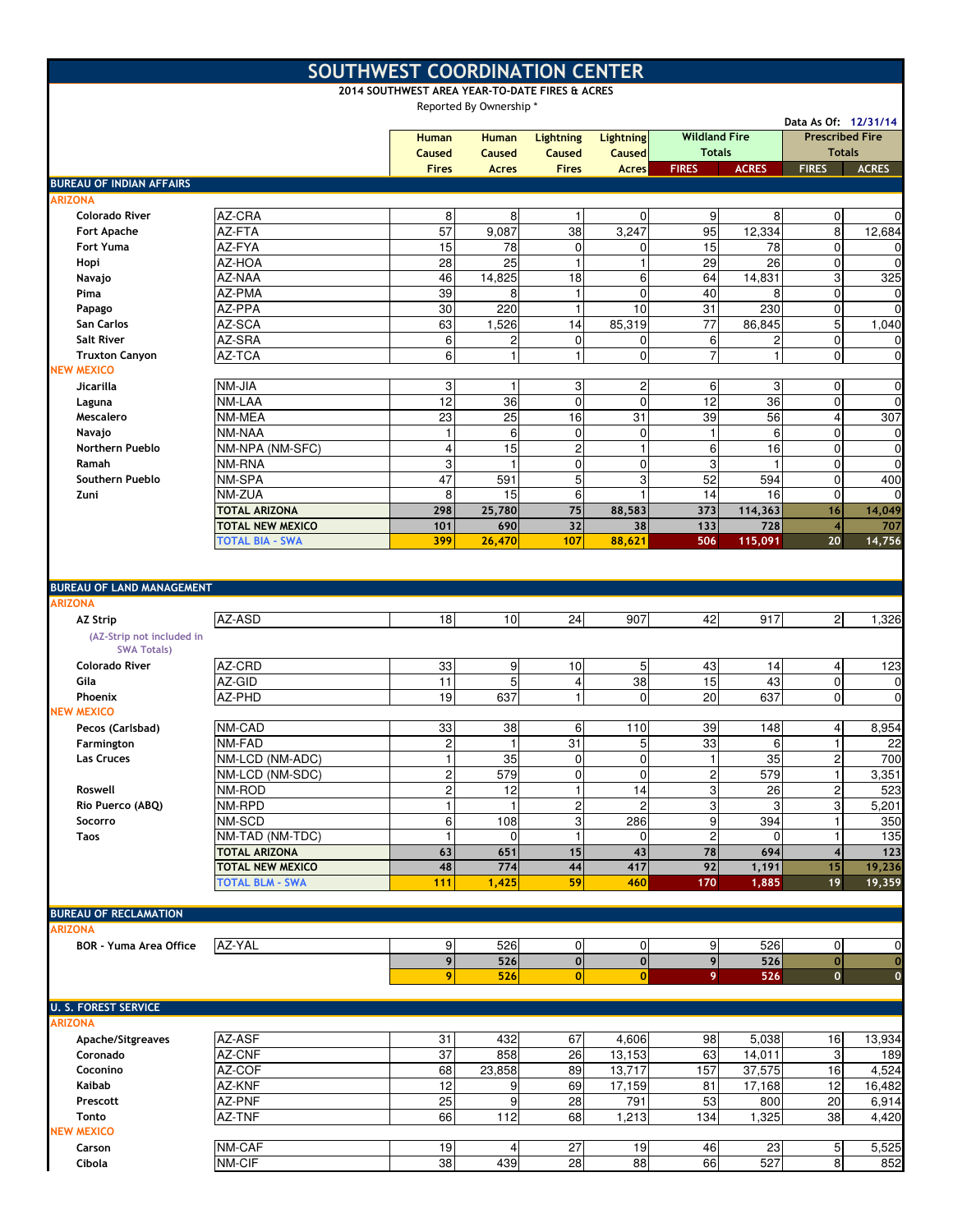| Gila<br>Lincoln                 | NM-GNF<br>NM-LNF                                    | $\overline{9}$<br>8           | 5,633<br>97            | 69<br>20                | 541<br>10             | 78<br>28                  | 6,174<br>107            | $\overline{0}$<br>19                      | $\mathbf 0$<br>6,418 |
|---------------------------------|-----------------------------------------------------|-------------------------------|------------------------|-------------------------|-----------------------|---------------------------|-------------------------|-------------------------------------------|----------------------|
| Santa Fe                        | NM-SNF                                              | 16                            | 5                      | 40                      | 3,981                 | 56                        | 3,986                   | 10                                        | 3,083                |
| <b>Valles Caldera</b>           | NM-VCF                                              | $\mathbf{0}$                  | $\mathbf 0$            | $\overline{4}$          | $\overline{c}$        | $\overline{4}$            | $\overline{2}$          | $\mathbf 0$                               | $\Omega$             |
|                                 | <b>TOTAL ARIZONA</b>                                | 239                           | 25,278                 | 347                     | 50,639                | 586                       | 75,917                  | 105                                       | 46,463               |
|                                 | <b>TOTAL NEW MEXICO</b>                             | 90                            | 6,178                  | 188                     | 4,641                 | 278                       | 10,819                  | 42                                        | 15,878               |
|                                 | <b>TOTAL USFS - SWA</b>                             | 329                           | 31,456                 | 535                     | 55,280                | 864                       | 86,736                  | 147                                       | 62,341               |
|                                 |                                                     |                               |                        |                         |                       |                           |                         |                                           |                      |
| <b>DEPARTMENT OF DEFENSE</b>    |                                                     |                               |                        |                         |                       |                           |                         |                                           |                      |
| Fort Huachuca                   | AZ-FHQ                                              |                               |                        |                         |                       |                           |                         |                                           |                      |
| Fort Bliss (NM)                 | NM-FBQ                                              |                               |                        |                         |                       |                           |                         |                                           |                      |
| Fort Bliss (TX)                 | TX-FBQ                                              |                               |                        |                         |                       |                           |                         |                                           |                      |
|                                 |                                                     | $\overline{0}$                | $\mathbf{0}$           | $\mathbf{0}$            | 0                     | $\mathbf{0}$              | $\mathbf{0}$            | $\overline{0}$                            | $\mathbf 0$          |
| U.S. FISH & WILDLIFE SERVICE    |                                                     |                               |                        |                         |                       |                           |                         |                                           |                      |
| <b>ARIZONA</b>                  |                                                     |                               |                        |                         |                       |                           |                         |                                           |                      |
| <b>Buenos Aires</b>             | AZ-BAR                                              | 1                             |                        | 0                       | $\pmb{0}$             | 1                         | $\mathbf{1}$            | $\overline{c}$                            | 1,858                |
| Cabeza Prieta                   | AZ-CPR                                              | $\ensuremath{\mathsf{3}}$     | $\pmb{0}$              | 0                       | $\mathbf 0$           | $\ensuremath{\mathsf{3}}$ | $\overline{0}$          | $\mathbf 0$                               | 0                    |
| Imperial                        | AZ-IMR                                              | $\overline{1}$                | $\pmb{0}$              | $\pmb{0}$               | $\overline{0}$        | $\mathbf{1}$              | $\overline{0}$          | <sub>2</sub>                              | 75                   |
| San Bernardino                  | AZ-SBR                                              | 1                             | 3                      | 0                       | $\mathbf{0}$          | 1                         | 3                       | $\Omega$                                  | $\mathbf 0$          |
|                                 |                                                     |                               |                        |                         |                       |                           |                         |                                           |                      |
|                                 |                                                     |                               |                        |                         |                       |                           |                         |                                           |                      |
| <b>NEW MEXICO</b>               |                                                     |                               |                        |                         |                       |                           |                         |                                           |                      |
| <b>Bitter Lake</b><br>Sevilleta | NM-BTR<br>NM-SER                                    | $\mathbf 0$<br>$\overline{0}$ | $\pmb{0}$<br>$\pmb{0}$ | 1<br>$\mathbf{1}$       | $\overline{c}$<br>514 | 1<br>$\mathbf{1}$         | $\overline{c}$<br>514   | $\overline{c}$<br>1                       | 5<br>21              |
| San Andres                      | NM-SNR                                              | $\Omega$                      | $\mathbf 0$            | $\overline{c}$          | 17                    | $\overline{c}$            | 17                      | $\mathbf 0$                               | $\mathbf 0$          |
|                                 |                                                     |                               |                        |                         |                       |                           |                         |                                           |                      |
| <b>WEST TEXAS</b>               |                                                     |                               |                        |                         |                       |                           |                         |                                           |                      |
| Muleshoe                        | <b>TX-MLR</b>                                       | $\vert$                       | 40                     | 0                       | $\overline{0}$        | 1                         | 40                      | $\overline{0}$                            | $\mathbf 0$          |
|                                 |                                                     |                               |                        |                         |                       |                           |                         |                                           |                      |
|                                 |                                                     |                               |                        |                         |                       |                           |                         |                                           |                      |
|                                 |                                                     |                               |                        |                         |                       | 0                         | $\mathbf 0$             |                                           |                      |
|                                 | <b>TOTAL ARIZONA</b>                                | 6 <sup>1</sup>                | 4                      | $\mathbf 0$             | $\mathbf{0}$          | $6\phantom{a}$            | $\overline{\mathbf{4}}$ | $\overline{\mathbf{4}}$                   | 1,933                |
|                                 | <b>TOTAL NEW MEXICO</b>                             | $\mathbf 0$                   | $\mathbf 0$            | $\overline{\mathbf{4}}$ | 533                   | $\overline{\mathbf{4}}$   | 533                     | $\mathbf{0}$                              | $\mathbf 0$          |
|                                 | <b>TOTAL WEST TEXAS</b><br><b>TOTAL USFWS - SWA</b> | $\mathbf{1}$<br>7             | 40<br>44               | $\bf{0}$<br>4           | $\mathbf 0$<br>533    | $\mathbf{1}$              | 40<br>577               | $\overline{\mathbf{3}}$<br>$\overline{7}$ | 26<br>1,959          |
|                                 |                                                     |                               |                        |                         |                       | 11                        |                         |                                           |                      |
|                                 |                                                     |                               |                        |                         |                       |                           |                         |                                           |                      |
| <b>NATIONAL PARK SERVICE</b>    |                                                     |                               |                        |                         |                       |                           |                         |                                           |                      |
| <b>ARIZONA</b>                  |                                                     |                               |                        |                         |                       |                           |                         |                                           |                      |
| Coronado                        | AZ-COP                                              | $\mathbf{0}$                  | $\overline{0}$         | $\sqrt{2}$              | $\overline{0}$        | $\overline{c}$            | $\overline{0}$          | $\overline{0}$                            | $\mathbf 0$          |
| <b>Grand Canyon</b>             | AZ-GCP                                              | ω                             | $\pmb{0}$              | $\overline{22}$         | 6,447                 | $\overline{25}$           | 6,447                   | $\mathbf{1}$                              | 936                  |
| Organ Pipe                      | AZ-ORP                                              | $\boldsymbol{9}$              | 3                      | $\mathbf 0$             | $\Omega$              | 9                         | 3                       | $\mathbf 0$                               | 0                    |
| Saguaro                         | AZ-SAP                                              | $\overline{2}$                | 0                      | 4                       | 1,126                 | 6                         | 1,126                   | $\overline{0}$                            | $\mathbf 0$          |
|                                 |                                                     |                               |                        |                         |                       |                           |                         |                                           |                      |
|                                 |                                                     |                               |                        |                         |                       |                           |                         |                                           |                      |
|                                 |                                                     |                               |                        |                         |                       |                           |                         |                                           |                      |
|                                 |                                                     |                               |                        |                         |                       |                           |                         |                                           |                      |
|                                 |                                                     |                               |                        |                         |                       |                           |                         |                                           |                      |
|                                 |                                                     |                               |                        |                         |                       |                           |                         |                                           |                      |
| <b>NEW MEXICO</b>               |                                                     |                               |                        |                         |                       |                           |                         |                                           |                      |
| <b>Bandelier</b>                | NM-BAP                                              | $\mathbf 0$                   | $\overline{0}$         | $\mathbf{1}$            | $\overline{0}$        | $\mathbf{1}$              | $\Omega$                | $\mathbf 0$                               | $\mathbf 0$          |
| <b>El Malpais</b>               | NM-EMP                                              | $\boldsymbol{0}$              | 0                      | $\overline{4}$          | 851                   | 4                         | 851                     | $\mathbf 0$                               | $\mathbf 0$          |
| Pecos                           | NM-PEP                                              | 3                             | 0                      | $\mathbf 0$             | $\overline{0}$        | 3                         | $\overline{0}$          | $\overline{0}$                            | 0                    |
|                                 |                                                     |                               |                        |                         |                       |                           |                         |                                           |                      |
| <b>WEST TEXAS (FED. ONLY)</b>   |                                                     |                               |                        |                         |                       |                           |                         |                                           |                      |
| <b>Big Bend</b>                 | <b>TX-BBP</b>                                       | $\mathbf{1}$                  | $\overline{0}$         | 1                       | 6                     | $\overline{c}$            | 6                       | $\overline{0}$                            | 0                    |
| Guadalupe                       | <b>TX-GUP</b>                                       | $\mathbf 0$                   | $\mathbf 0$            | $\mathbf{1}$            | $\overline{c}$        | $\mathbf{1}$              | $\overline{c}$          | $\mathbf 0$                               | $\mathbf 0$          |
| <b>Lake Meredith</b>            | TX-LAP                                              | $\overline{4}$                | 2,585                  | $\mathbf 0$             | $\overline{0}$        | $\overline{4}$            | 2,585                   | $\overline{0}$                            | 0                    |
|                                 |                                                     |                               |                        |                         |                       |                           |                         |                                           |                      |
|                                 | <b>TOTAL ARIZONA</b>                                | 14                            | 3                      | 28                      | 7,573                 | 42                        | 7,576                   |                                           | 936                  |
|                                 | <b>TOTAL NEW MEXICO</b>                             | $\overline{\mathbf{3}}$       | $\mathbf 0$            | 5                       | 851                   | 8                         | 851                     | $\mathbf 0$                               | $\mathbf 0$          |
|                                 | <b>TOTAL WEST TEXAS</b>                             | 5 <sub>l</sub>                | 2,585                  | $\mathbf 2$             | 8                     | $\overline{7}$            | 2,593                   | $\mathbf{0}$                              | $\mathbf 0$          |
|                                 | <b>TOTAL NPS - SWA</b>                              | 22                            | 2,588                  | 35                      | 8,432                 | 57                        | 11,020                  | $\mathbf{1}$                              | 936                  |
| <b>NATIONAL LABS</b>            |                                                     |                               |                        |                         |                       |                           |                         |                                           |                      |
| <b>NEW MEXICO</b>               |                                                     |                               |                        |                         |                       |                           |                         |                                           |                      |
| Los Alamos Nat. Lab             | NM-LAE                                              |                               |                        |                         |                       |                           |                         |                                           |                      |
|                                 |                                                     | $\overline{0}$                | $\overline{0}$         | $\mathbf 0$             | 0                     | $\mathbf{0}$              | $\mathsf{o}$            | $\mathbf{0}$                              | $\mathbf 0$          |
|                                 | <b>TOTAL</b>                                        | $\mathbf{0}$                  | $\mathbf{0}$           | $\bf{0}$                | $\Omega$              | $\mathbf 0$               | $\overline{0}$          | $\mathbf 0$                               | $\mathbf 0$          |
|                                 |                                                     |                               |                        |                         |                       |                           |                         |                                           |                      |